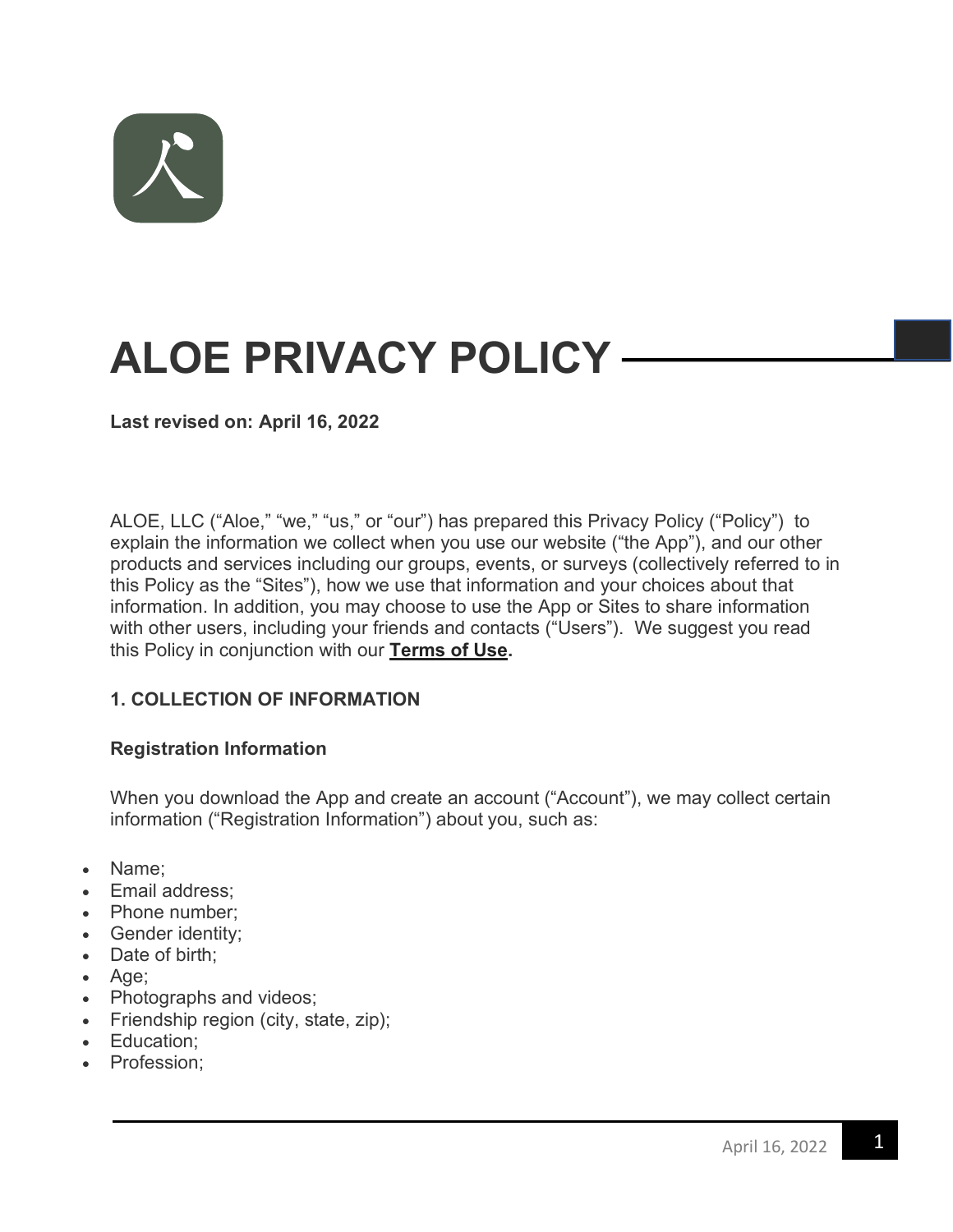- Interests;
- Ethnicity;
- Individual or couple status;
- Why you want to use our services;
- How you heard about Aloe;
- Location; and
- Login and related information for social media accounts that you connect to your Account (this could include, for example, your Facebook, LinkedIn, and Apple accounts). For more information about this, see "Linking other Accounts to Aloe" in section 7 below.

You will also be required to create a password in connection with the registration of your Account. Once you register, you will be able to review and change this information (with the exception of your name, date of birth, education and profession) at any time just by logging in to Aloe and clicking on Settings under your profile photo. If you want to change your name, education or profession, you may do so by changing them on your LinkedIn profile which will save the changes to your Aloe account. You will also have the option to add a coronavirus vaccination status to your profile under Settings on your account. It is your responsibility to ensure that your account details are kept up to date.

The information we collect helps to enhance the App and authenticate our Users via third parties. Registration Information such as your first name, last name, age, profile photo, individual or couple status, description about yourself, interests, last time you were on Aloe, location, profession, education, what organizations you are in and public hub content you create on your "about me" section will be visible to Users who are presented with your profile.

# **Geolocation Information**

If you have given Aloe access to your location in your device settings, we will collect information using WiFi access points and GPS coordinates to offer certain features to you such as our Find Friends service. This information helps us identify your physical location and we use it to personalize the App and make it easier for you to interact with other Users, by enabling the general locality information (neighborhood level only) to be displayed to Users seeing your profile and prioritizing the profiles of other Users who are near you.

If you have given Aloe access to your location, but wish to turn this off, you can do so by the following method:

1. Login to your account on Aloe: Click on your Profile photo – Settings – Settings tab – Turn off Location Sharing

# **Device and Internet Activity Information**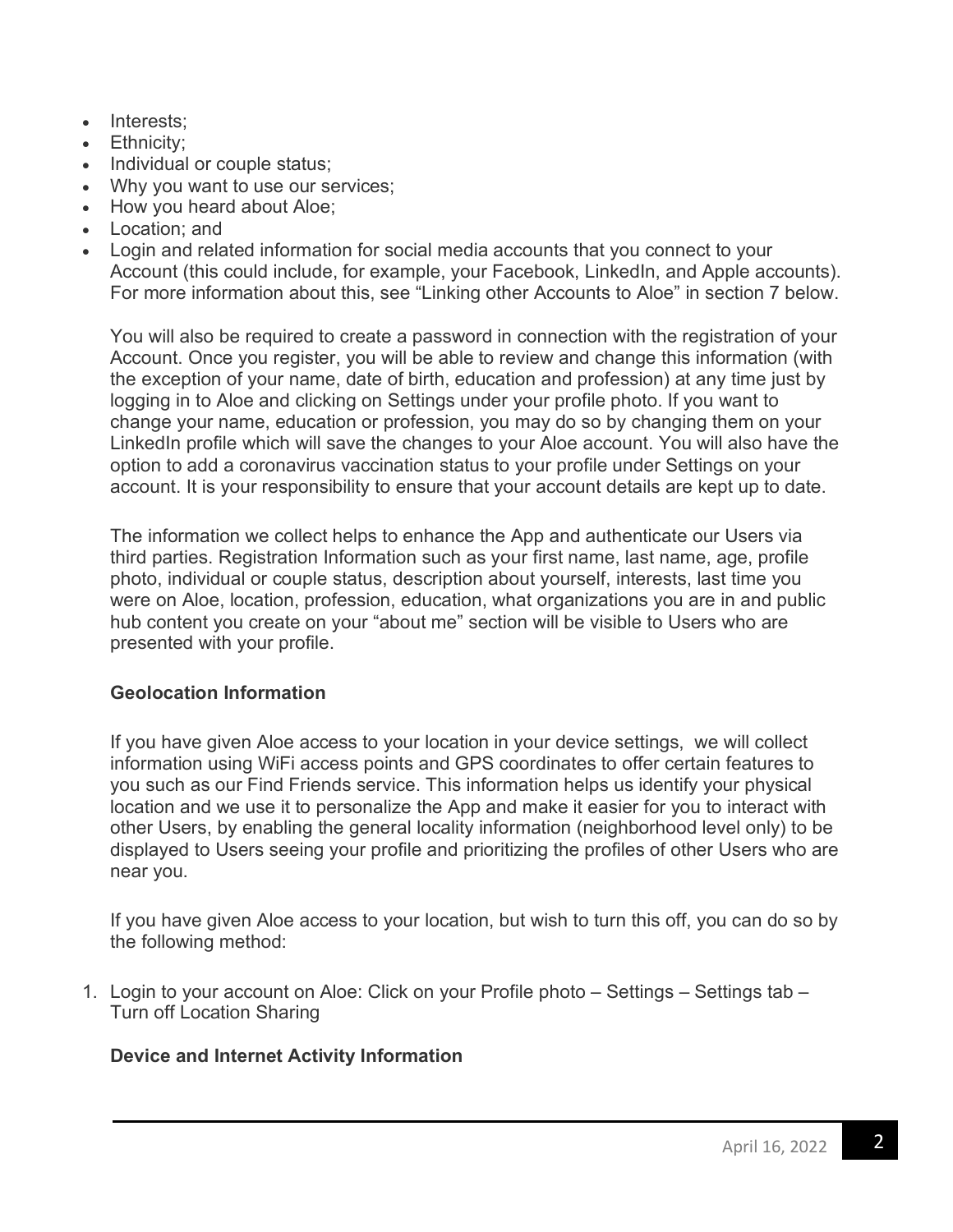We may collect information about your device when you use the App including the unique device identifier, IP address, advertising identifier, device model, operating system, and MAC address, for a number of purposes, as set out in this policy. If you permit us to do so, the App may access your device's address book solely in order to add someone to your contacts. In addition, we may collect the following information about you to improve our services:

- Internet or electronic network activity information, such as information about your device and your use of our Services, as well as how often you are online
- Electronic, visual, or similar information, such as your profile picture or photos
- Professional or employment information, when you link your account to other accounts
- Inferences we draw or derive about Users, such as your interests or preferences
- Other information you provide, such as your bio, hubs, and comments

### **Links**

We may keep track of how you interact with links available on Aloe including within hubs, within conversations or through third-party services by tracking redirected clicks or through other means. We may share aggregate click statistics such as how many times a particular link was clicked on.

### **Clickstream Data and Inferences**

When you're on Aloe, we use your activity—such as your saved User profiles, new connections you make, your conversations, which hubs you click on, hubs you create, and any text that you add in a comment or description—along with information you provided when you first signed up and information from our partners to make inferences about you and your preferences. For example, if you create a hub about travel, we may infer you are a travel enthusiast. We may also infer information about your education or professional experience based on your activity when you link your account to accounts you have with third parties such as Facebook or Apple.

# **Aloe Success Stories, Surveys, and other Contributions**

We will collect any information you provide in response to research surveys or requests for feedback testimonials, or participation in marketing campaigns (for example, if you let us know that you have found a friend on the App, we may contact you to ask if you would be happy to be featured in advertising for Aloe).

# **When you Contact Customer Support**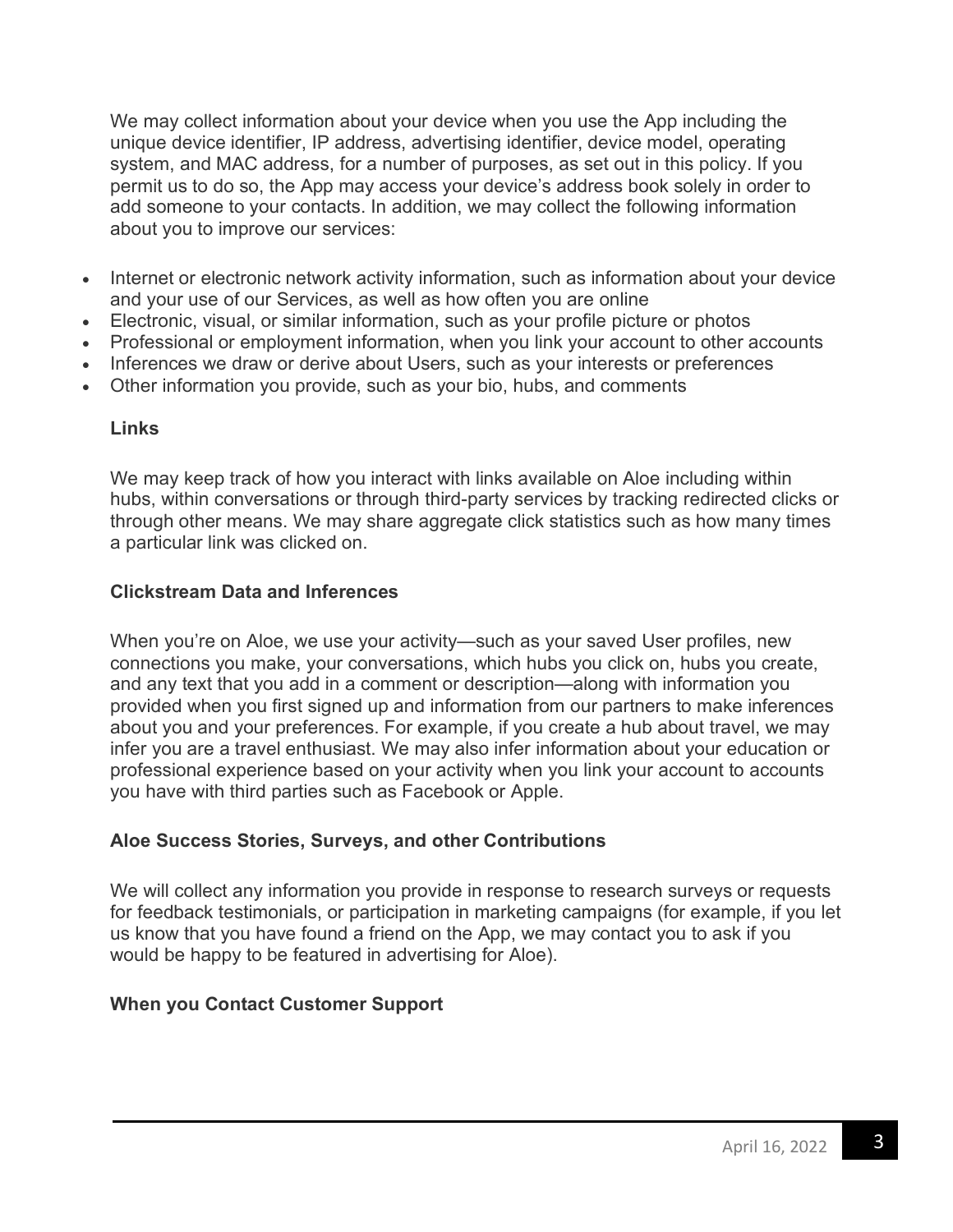If you contact our Customer Support team by emailing **admin@aloeeveryone.com**, we will receive your email address as well as the information you send to us to help resolve your query.

### **Cookies and Similar Technologies**

When you visit our Sites or when you use our App, we may collect personal information from you automatically by using cookies or similar technologies. A cookie is a small file that can be placed on your device or browser that allows us to recognize and remember you. Please review our **Cookie Policy** to learn more about how we use cookies and similar technologies.

# **What we do with the Information we Collect**

We also have a legitimate interest in making Aloe safe and improving our product features. We all benefit when we use your information to:

- Suggest other people who have similar interests. For example, if you have certain interests, we may suggest people with other interests to you for you to connect with them.
- Help your friends, organizations and contacts find you on Aloe. For example, if you sign up using a Facebook account, we can help your Facebook friends find you on Aloe when they first sign up for Aloe. Or people can invite you to use Aloe by inputting your phone number or email.
- Help organizations know their member base better by sharing the information on your profile to the organization and other members in that organization. Organizations will also see the hubs you publicly share and we will also anonymously share top interests of members within that organization. We are not responsible for how the organization uses your information and any questions pertaining to this topic should be sent to them.
- Work with law enforcement and keep Aloe safe. We may get requests for account information from law enforcement authorities like the police or courts. To find out more about how we respond to law enforcement requests, please email admin@aloeeveryone.com.
- Review your messages on Aloe to detect activity that poses a risk to the safety of you, our community and/or members of the public.
- Conduct analytics and research on who is using Aloe and what they are doing. For example, by logging how often people use two different versions of a feature on Aloe, we can understand which version is better.
- Improve Aloe and offer new features.
- Send you updates (such as when certain activity, like saves or comments, happens on Aloe) and news by email or push notification, depending on your settings. For example, we may send weekly updates that include hubs you may like. You can decide to stop getting these notifications by updating your settings.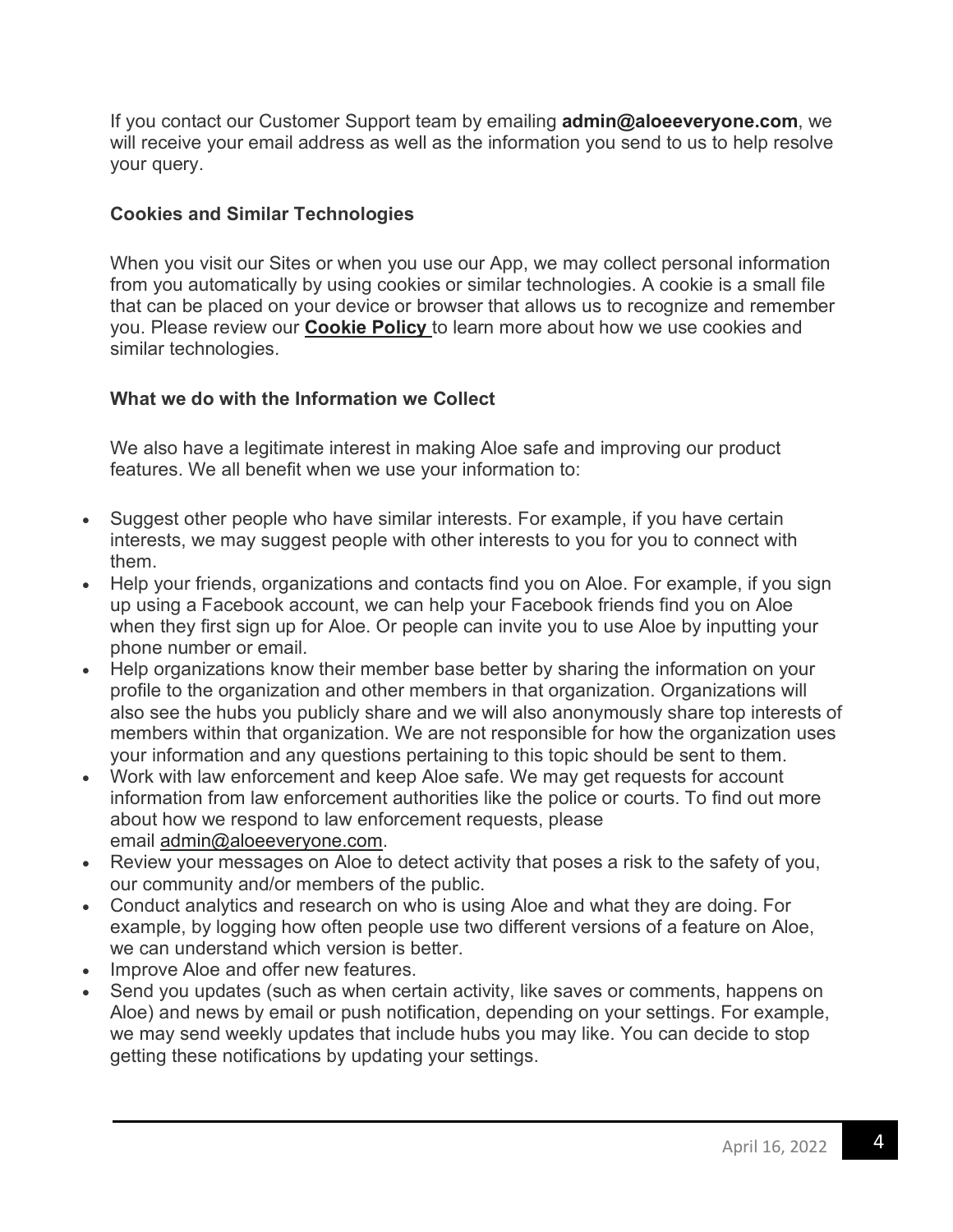In addition to the specific circumstances above, we'll only use your information with your consent in order to:

- Send you marketing materials by email, text, push notification or phone call depending on your account or operating system settings. Each time we send you marketing materials, we give you the option to unsubscribe.
- Identify your precise location and customize the content we show you.

### **Inferred Information**

We may infer certain information about you (such as your salary) based on the information we collect.

### **Third-Party Information**

As described in Section 7, if you use a third-party account to sign in to Aloe (such as Facebook), or link a third-party account to your Account, we may receive information (such as your name, birthday, location, phone number, handle and profile photos) from that third party.

### **2. USE OF YOUR INFORMATION**

We use your personal information for:

**Service delivery.** We use your personal information to provide our services, including to:

- Provide, operate and improve the Sites and our business;
- Maintain and manage private and public hubs and their content;
- To create, maintain, and authenticate your account;
- Process your payments (through third-party vendors) and complete transactions with you;
- Communicate with you, including by sending announcements, updates, security alerts, and support and administrative messages;
- Understand your needs and interests, and personalize your experience with the App and our communications; and
- Provide support for the Sites, and respond to your requests, questions, and feedback.

**Research and development**. We may anonymize personal information and use the anonymized information for research and development, including to analyze and improve the Sites and promote our business.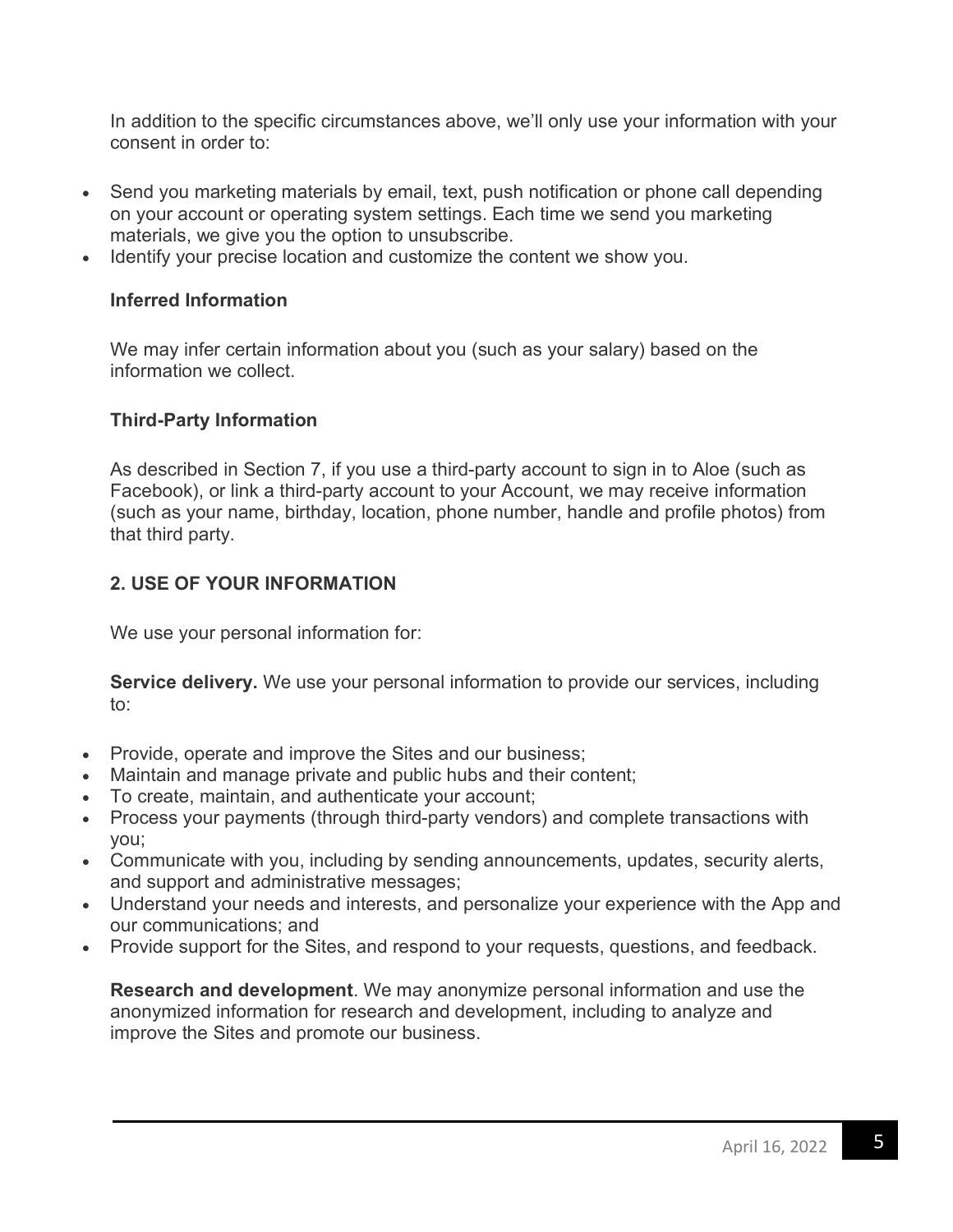**Compliance and protection**. We may use your personal information to:

- Comply with applicable laws, lawful requests, and legal processes, such as responding to subpoenas or requests from government authorities;
- Protect our, your or others' rights, privacy, safety, or property (including by making and defending legal claims);
- Audit our internal processes for compliance with legal and contractual requirements and internal policies;
- Enforce the terms and conditions that govern the Sites; and
- Prevent, identify, investigate and deter fraudulent, harmful, unauthorized, unethical, or illegal activity, including cyberattacks and identity theft.

### **How long we keep your information**

We keep your information only so long as we need it to provide Aloe to you and fulfill the purposes described in this policy. This is also the case for anyone that we share your information with and who carries out services on our behalf. When we no longer need to use your information and there is no need for us to keep it to comply with our legal or regulatory obligations, we'll either remove it from our systems or depersonalize it so that we can't identify you.

### **3. DISCLOSURE OF INFORMATION**

Aloe does not sell and has never sold your personal information. Aloe uses the Registration Information you provide to operate our Service but Aloe does not disclose your personal contact information to other users such as your email address and phone number.

Our policy is to not disclose your Registration Information or personal information to anyone outside of Aloe except in the limited circumstances described here:

### **Circumstances where data may be disclosed Disclosed data**

Service Providers – We engage certain trusted third parties to perform functions and provide services to us. We may share your Registration Information or personal information with these third parties, but only for the purposes of performing these functions and providing such services. More

This could include all information listed above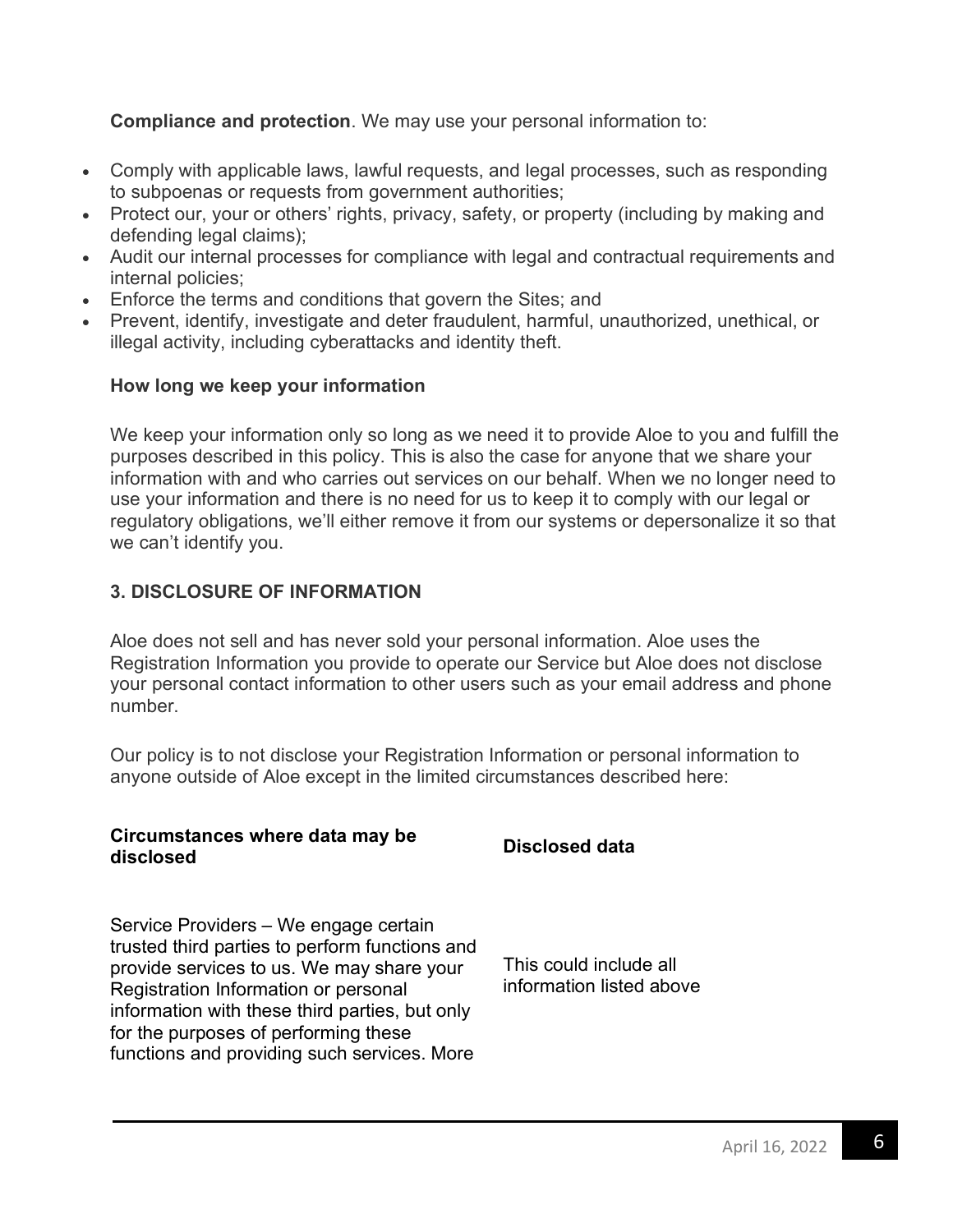information about this is available directly below.

Law and Harm – As we mentioned in the **Terms of Use**, we think it is very important that all Users behave while using the App. We will cooperate with all third parties to enforce their intellectual property or other rights. We will also cooperate with law enforcement inquiries from within or outside your country of residence where we are required to by law, where there is an investigation into alleged criminal behavior or to protect the vital interests of a person. This may include preserving or disclosing any of your information, including your Registration Information if we believe in good faith that it is necessary to comply with a law or regulation, or when we believe that disclosure is necessary to comply with a judicial proceeding, court order, or legal request; to protect the safety of any person; to address fraud, security or technical issues e.g. through anti-spam providers to protect the service from criminal activity or to protect our rights or property or those of third parties. In such cases, we may raise or waive any legal objection or right available to us.

Business Transfers – In the event that Aloe or any of its affiliates undergoes a business transition or change of ownership, such as a merger, acquisition by another company, reorganization, or sale of all or a portion of its assets, or in the event of insolvency or administration, we may be required to disclose your personal information.

Anti-Spam and Anti-Fraud – Your data may be shared with other Aloe verified partners,

This could include any personal information that Aloe holds about you

This could include all personal information that Aloe holds about you

Email address, phone number, IP address, and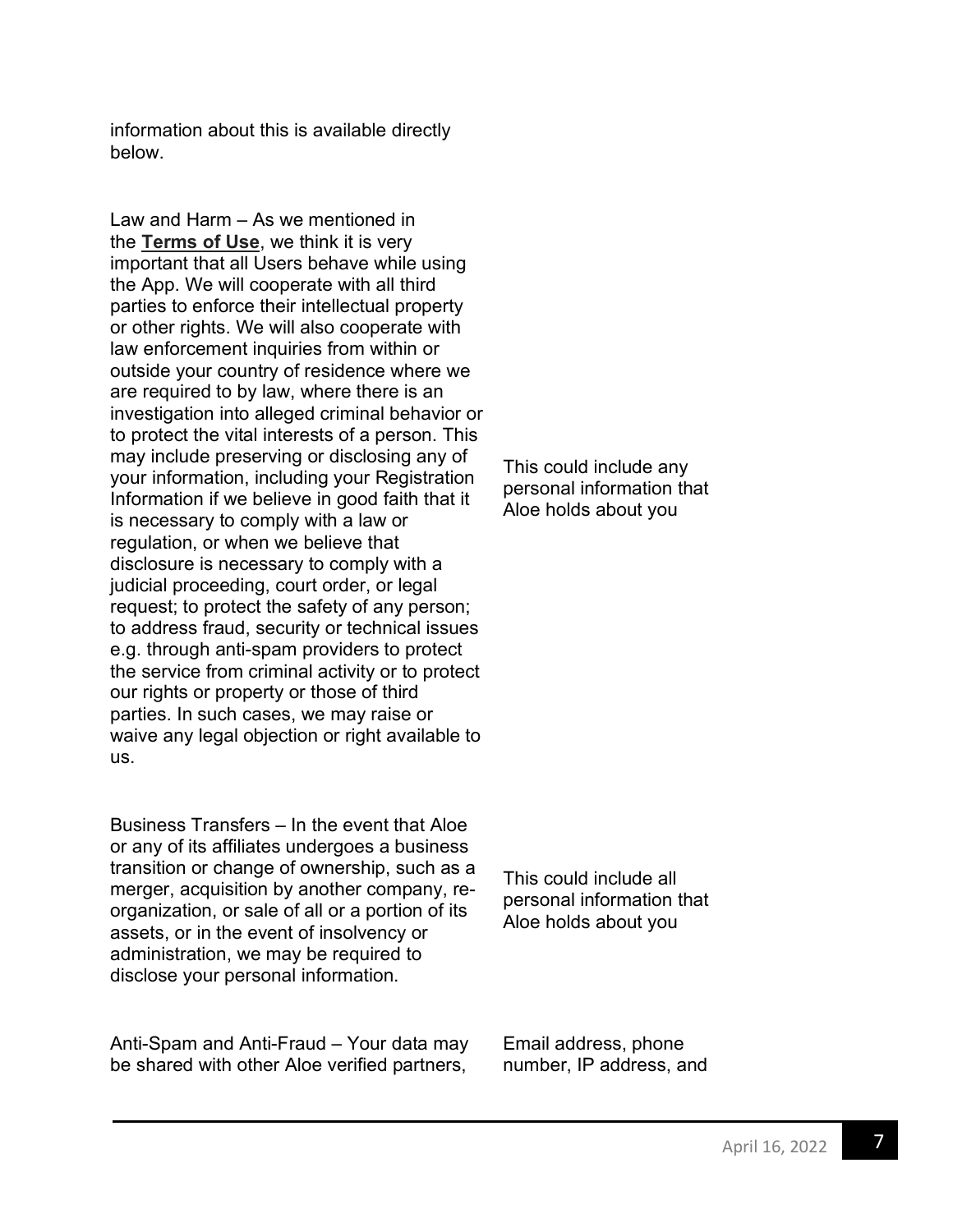for example, to block accounts and suspected fraudulent payment transactions as part of our anti-spam and anti-fraud procedures.

IP session information, social network ID, username, user agent string, and transaction and payment data

Aggregated Information – We may share aggregated information with third parties that includes your personal information (but which doesn't identify you directly) together with other information including log data for industry analysis and demographic profiling.

### **MORE INFORMATION ABOUT DISCLOSURES**

### **Sharing your personal information with Service Providers**

We engage certain trusted third parties to perform functions and provide services to us ("Service Providers"). The suppliers with which Aloe shares User personal information vary depending on a variety of factors, such as which of our App, Sites, and services a User engages with. For example, to provide our services to Users, we typically use the following suppliers:

- Authentication services to allow customers to authenticate their account and offer users a higher level of confidence in the user's identity
- Product improvement and market research we use third party platforms and agencies to carry out customer surveys and market research to improve our products and services
- IT services some of the third-party software providers used in the operation of our business may process Users' personal information

# **4. WHAT OTHERS MAY SEE ABOUT YOU**

When using the Aloe App, you should assume that anything you post or submit on the App may be publicly viewable and accessible, both by Users and non-users of the App. Accordingly, we suggest that our Users be careful about posting information that may eventually be made public.

Please be careful about posting sensitive details about yourself on your profile such as your phone number or email address. Please remember that photographs and videos that you post on Aloe may reveal information about yourself as well. When you do upload and choose to tell us sensitive information about yourself in your profile, you are explicitly consenting to our processing of this information and making it public to other Users.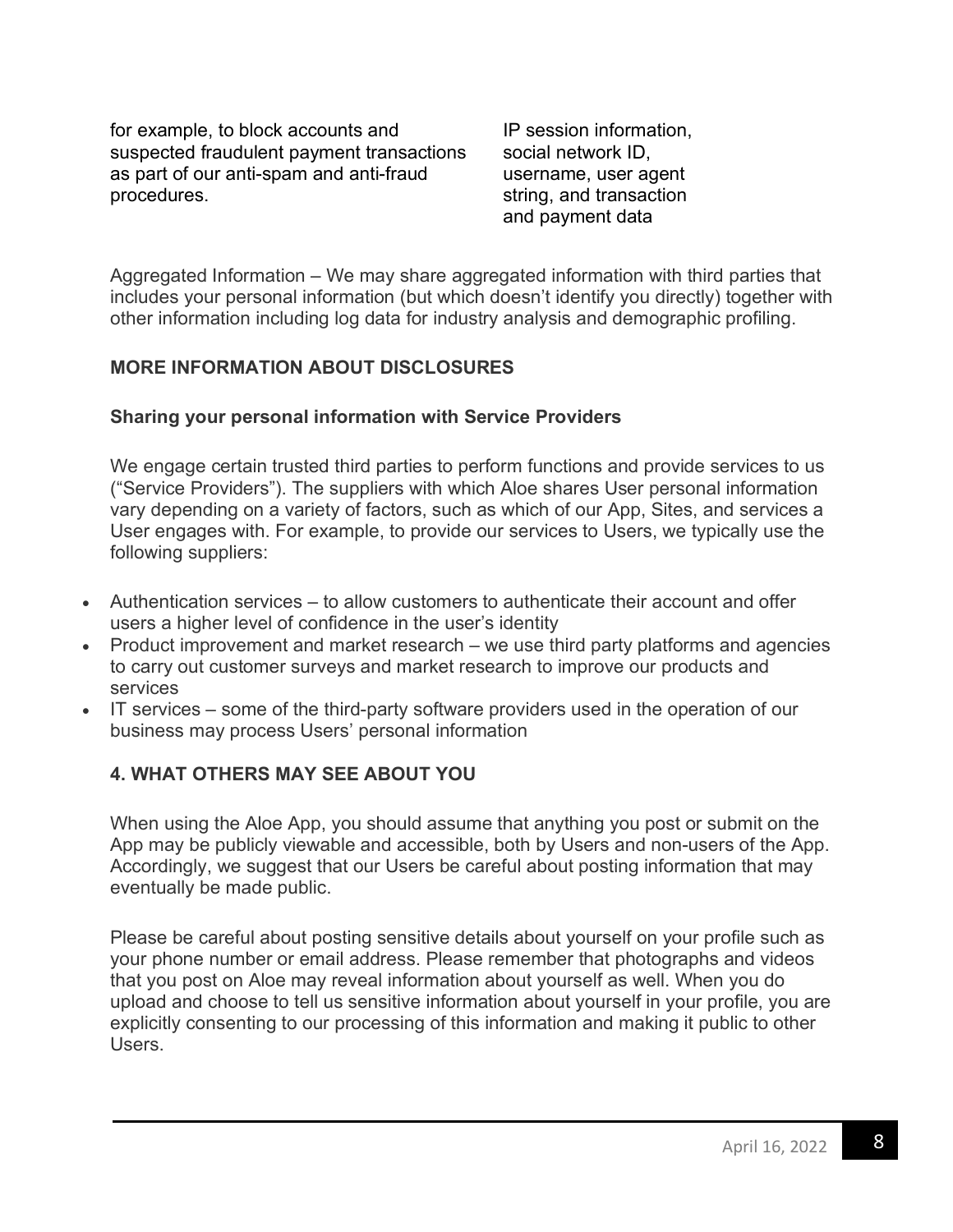Your profile and other information you make available via the App, including certain information added to your profile through third party accounts (such as Facebook, Apple or LinkedIn – see section 7 of this Privacy Policy for more information about this) may be viewed and shared by Users with individuals who may or may not be Users of the App. For example, a User may recommend you as a friend to his or her Facebook friend(s) by taking a screenshot of your profile picture and sharing it, regardless of whether such friend(s) is also a User of the App.

Please also note that Users can obtain a copy of any conversation or hub content history. Aloe has no control over how users may then publish or use that information.

If you log in to or access the App through your Facebook account or another third-party account on a device that you share with others, remember to log out of the App and the relevant third-party account when you leave the device in order to prevent other users from accessing your Account.

# **5. AGE 18 OR OLDER**

You must be at least 18 years old to use Aloe.

Aloe does not knowingly collect any information about or market to children, minors, or anyone under the age of 18. If you are less than 18 years old, we request that you do not submit information to us. If we become aware that a child, minor, or anyone under the age of 18 has registered with us and provided us with personal information, we will take steps to terminate that person's registration and delete their Registration Information from Aloe. If we do delete a profile because you violated our no children rules, we may retain your email and IP address to ensure that you do not try to get around our rules by creating a new profile.

# **6. SECURITY**

We strive to take appropriate security measures to help protect your information against loss, misuse, and unauthorized access, or disclosure. We use reasonable security measures to safeguard the confidentiality of your personal information such as secured servers using firewalls.

Unfortunately, no website or Internet transmission is ever completely 100% secure and even we cannot guarantee that unauthorized access, hacking, data loss, or other breaches will never occur, but here are some tips to help keep your data secure:

- 1. Please make sure you log out of your Account after use, especially if you share devices.
- 2. Please don't share the password you use to access your Account with anyone else.
- 3. Change your password periodically.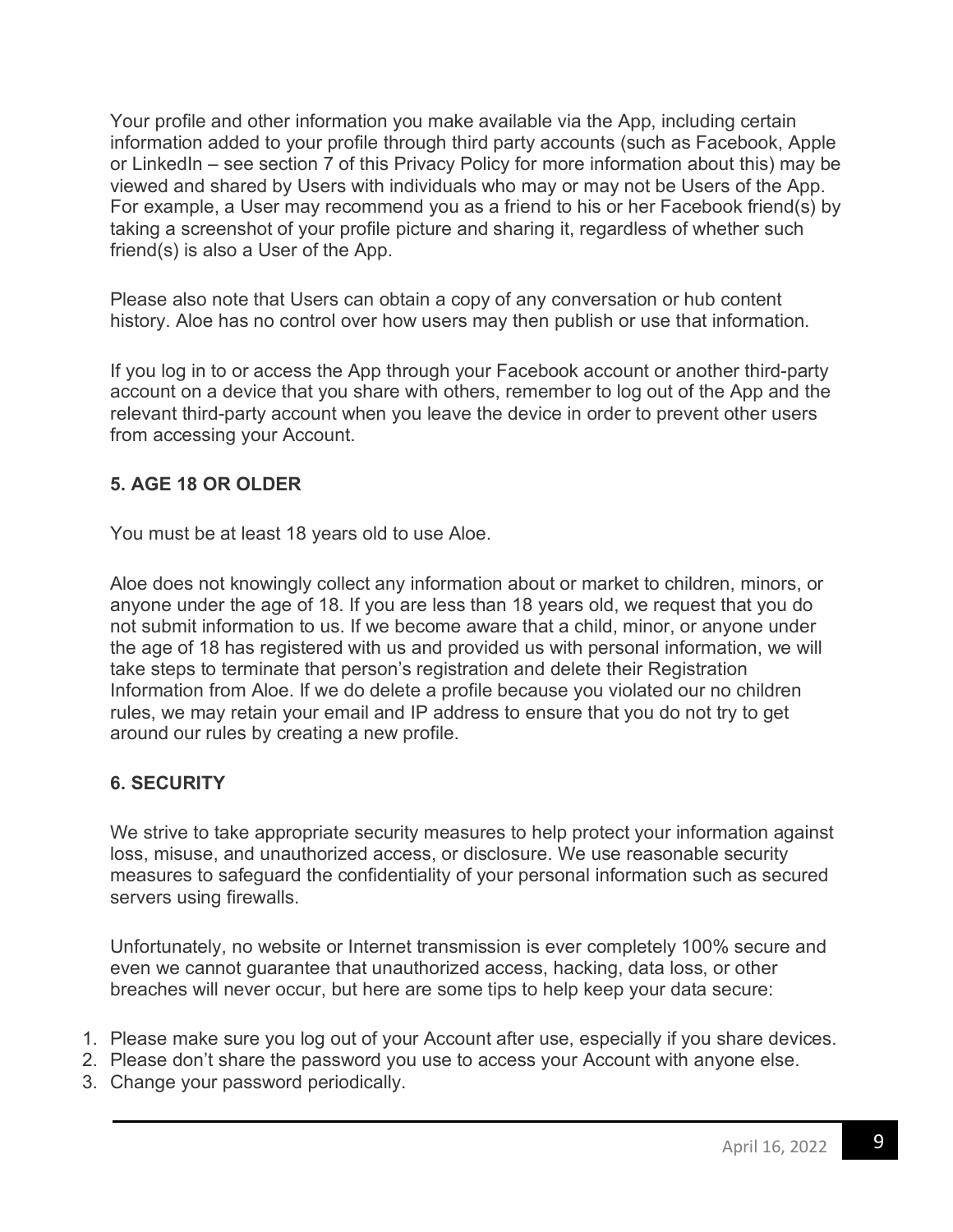If you ever think someone has had access to your password or Account, please email admin@aloeeveryone.com. We cannot guarantee the security of your personal information while it is being transmitted to the Sites and any transmission is at your own risk.

# **7. LINKING OTHER ACCOUNTS TO ALOE**

### **Using your social media details to sign in to Aloe**

When you sign in to our App using your Facebook account, you give permission to Facebook to share with us your name and profile picture. Unless you opt-out, you also give permission to Facebook to share with us your email address (if there is one associated with your Facebook account), date of birth, profile photos, gender, Page likes, and current town/city.

If you register or sign in with your LinkedIn account, you give LinkedIn permission to share your LinkedIn login, a name (that can be edited by you), and an email. This email address will be linked to your Account and will be used to retrieve your Account.

If you register or sign in with your Apple ID, you give Apple permission to share your Apple login, a name (that can be edited by you), and an email (you can choose to hide your email and Apple will create a random email address so your personal email can stay private). This email address will be linked to your Account and will be used to retrieve your Account.

We will then use this personal information to activate your Account. If you remove Aloe from your Facebook settings or from your Apple ID, we will no longer have access to this data. Your LinkedIn account information cannot be deleted from Aloe unless if you delete your Aloe Account. However, we will still have the personal information that we received when you first set up your Account using your Facebook or Apple ID (you must delete your Account entirely for us to no longer have access to this data).

### **Linking social media accounts to your Account**

You may link your Account with your Facebook, Apple or LinkedIn accounts. This allows you to share some information from those accounts directly to your Account.

We only receive the limited information that these parties permit to be transferred (as detailed by each third party and agreed by you when you first connect your account from such platforms with your Account).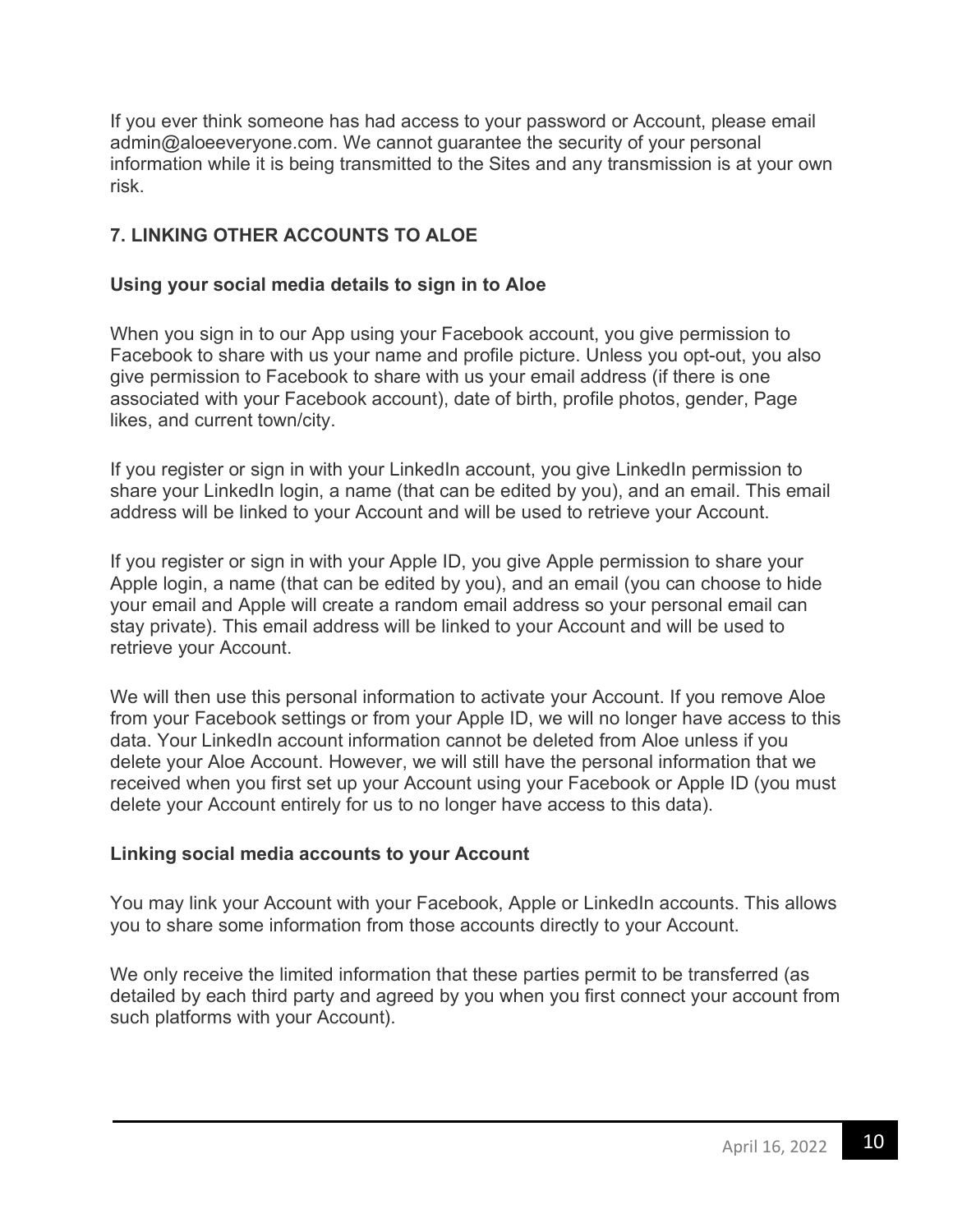If you no longer want to link your Account to your Facebook account, please visit the settings in your Facebook account and follow the instructions to remove Aloe access permissions. Please note that any information already added to your Account from those platforms will not be deleted unless you completely delete your Account as well via the Settings section. Your LinkedIn account information cannot be deleted from Aloe unless if you delete your Aloe Account. For other linked services, you can unlink your Account within the app by navigating to settings and clicking 'unlink'.

# **8. YOUR CALIFORNIA PRIVACY RIGHTS**

For Users who are California residents, you have the following rights (in addition to those listed in section 9 below) under the California Consumer Privacy Act, and you have the right to be free from unlawful discrimination for exercising your rights under the Act:

- 1. You have the right to request that we disclose certain information to you and explain how we have collected and used your personal information over the past 12 months.
- 2. You have the right to request that we delete your personal information that we collected from you, subject to certain exceptions.

California's "Shine the Light" law, Civil Code section 1798.83, requires certain businesses to respond to requests from California customers asking about the businesses' practices related to disclosing personal information to third parties for the third parties' direct marketing purposes. If you have any questions about our nondisclosure of User personal information to third parties at this time, you can write to us at **admin@aloeeveryone.com**.

In addition, under California law, operators of online services are required to disclose how they respond to "do not track" signals or other similar mechanisms that provide consumers the ability to exercise choice regarding the collection of personal information of a consumer over time and across third-party online services, to the extent the operator engages in that collection. At this time, we do not track our Users' personal information over time and across third-party online services. This law also requires operators of online services to disclose whether third parties may collect personal information about their users' online activities over time and across different online services when the users use the operator's service. We do not knowingly permit third parties to collect personal information about an individual User's online activities over time and across different online services when using the App.

# **9. YOUR RIGHTS**

Privacy laws applicable in your country may give you the following rights: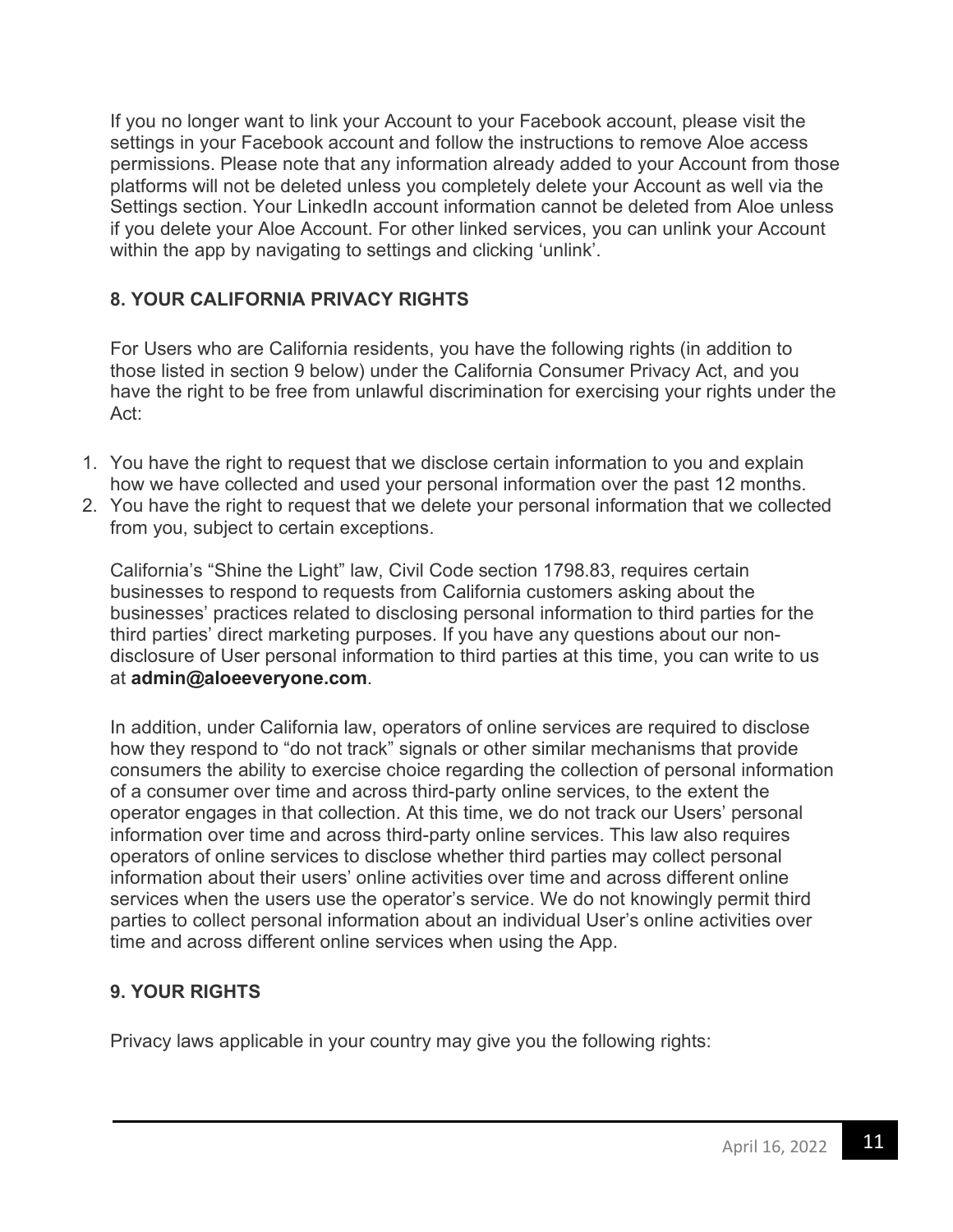- 1. Right to be informed: what personal information an organization is processing and why (we provide this information to you in this Privacy Policy).
- 2. Right of access: you can request a copy of your information.
- 3. Right of rectification: if the information held is inaccurate, you have the right to have it corrected.
- 4. Right to erasure: you have the right to have your information deleted in certain circumstances.
- 5. Right to restrict processing: in limited circumstances, you have the right to request that processing is stopped but the information retained.
- 6. Right to data portability: you can request a copy of certain information in a machinereadable form that can be transferred to another provider.
- 7. Right to object: in certain circumstances (including where information is processed on the basis of legitimate interests or for the purposes of marketing) you may object to that processing.

If you want to exercise any of your rights listed above please email us at **admin@aloeeveryone.com**. You can also send us mail at the following address: ALOE, LLC Attn: Legal Department, P.O. Box 550963 575 Pharr Road, NE Atlanta, GA 30355-6000. For your protection and the protection of all of our Users, we may need to request specific information from you to help us confirm your identity before we can answer the above requests.

If you have a concern about how we have processed your request or your personal information, you should contact us in the first instance via the contact details listed above.

# **10. DATA PROCESSING IN THE UNITED STATES**

Aloe is headquartered in the United States and may use service providers that operate in other countries. Your personal information may therefore be processed in the United States or transferred to other locations where privacy laws may not be as protective as those in your state, province, or country.

# **11. DATA RETENTION AND DELETION**

We keep your personal information only as long as we need it for the legal basis relied upon (as set out in Section 2 above) and as permitted or required by applicable law.

You may permanently delete your Account at any time, though deletion is irreversible. When you delete your account, we'll deactivate it, remove your profile and hubs from Aloe and delete your account data. Please note that there may be legal reasons for us to keep your data, such as if we receive a law enforcement request asking us to